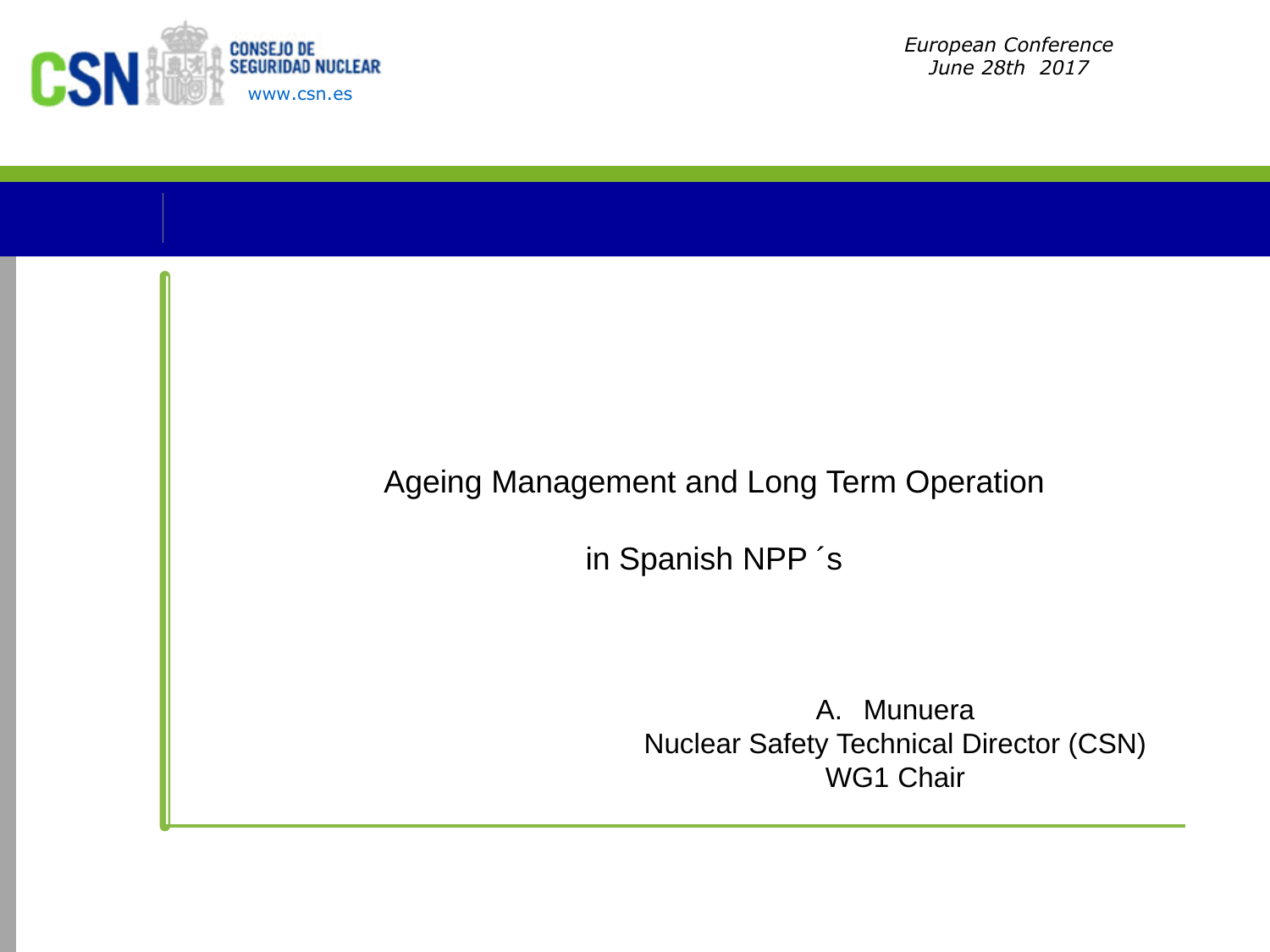

*European Conference June 28th 2017*

## **1 AGEING MANAGEMENT PROGRAM**

Ageing management means *engineering, operations and maintenance actions to control within acceptable limits the ageing degradation of structures, systems and components*

Ageing management program require a technical understanding of ageing degradation mechanism, inspection and assessment techniques, prevention and mitigation measures and, as needed, guidance on repairs or replacements for each component